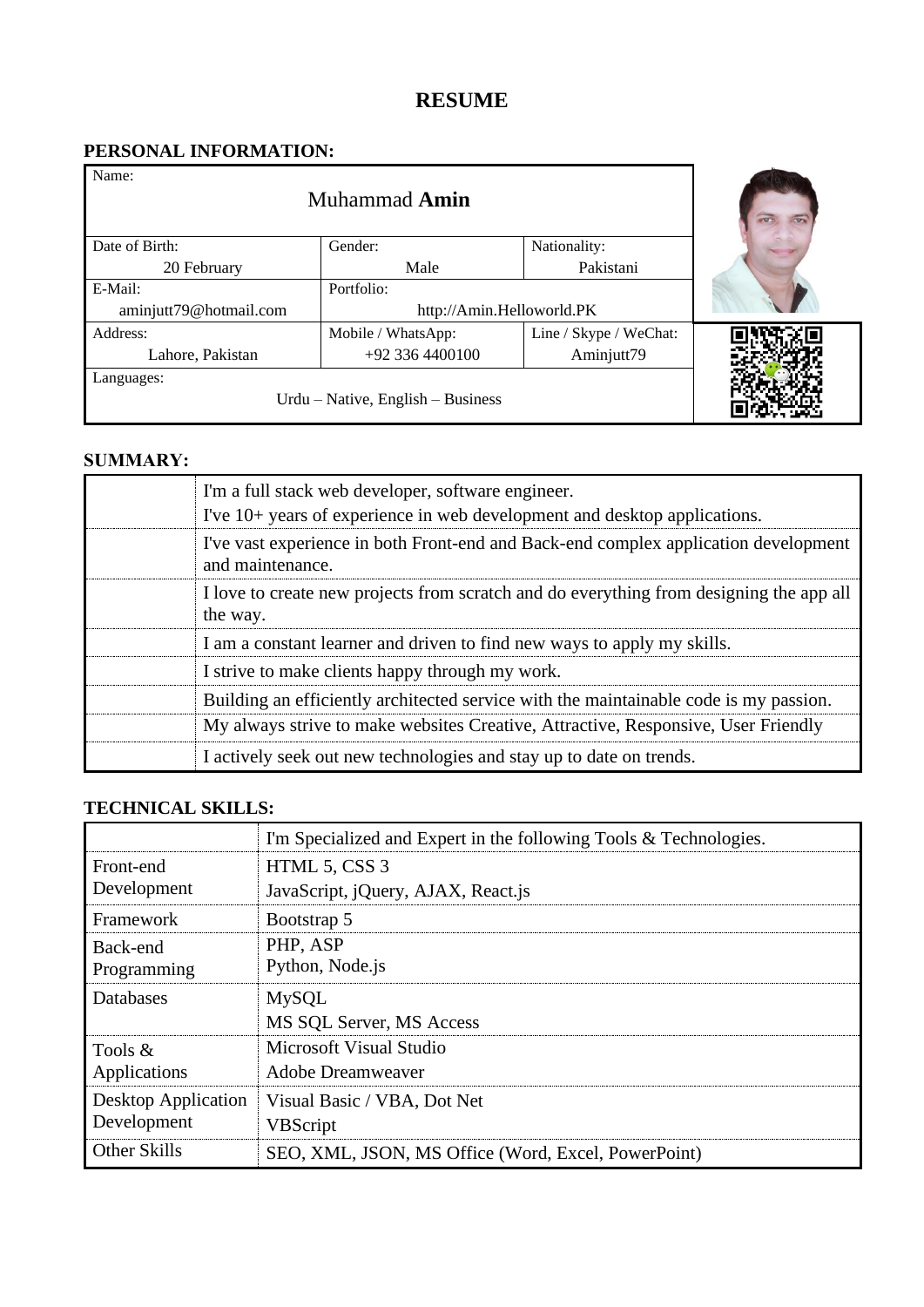### **CAREER HISTORY:**

#### **2018 ~ Present**

| Company:                                                        | Hello World PK, Lahore, Pakistan                 |  |
|-----------------------------------------------------------------|--------------------------------------------------|--|
| E-Commerce and Software Development Company<br><i>Business:</i> |                                                  |  |
| Job Title:                                                      | <b>Software Engineer</b>                         |  |
|                                                                 | Responsibility: Website and Software Development |  |

#### **2017 ~ 2018**

| Company:         | Changzhou Geshuo Group (常州格硕贸易有限公司), China       |
|------------------|--------------------------------------------------|
| <i>Business:</i> | <b>Industrial Machinery Export Company</b>       |
| Job Title:       | <b>Software Engineer</b> (Contract)              |
|                  | Responsibility: Website and Software Development |

#### **2009 ~ 2017**

| Company:   | <b>YANSAW International, Lahore, Pakistan</b>    |
|------------|--------------------------------------------------|
| Business:  | Industrial Machinery Import Company              |
| Job Title: | <b>Software Engineer</b>                         |
|            | Responsibility: Website and Software Development |

#### **2007 ~ 2008**

| Compan:          | ACE Software Co., Kanagawa, Japan<br>Software Development Company |  |  |
|------------------|-------------------------------------------------------------------|--|--|
| <i>Business:</i> |                                                                   |  |  |
| Job Title:       | <b>Software Engineer</b> (Contract)                               |  |  |
|                  | Responsibility: Software Development                              |  |  |

#### **2006 ~ 2007**

| <i>Company:</i>  |                                      | Darussalam International Studio, Lahore, Pakistan |  |
|------------------|--------------------------------------|---------------------------------------------------|--|
| <i>Business:</i> | Publishers, Multimedia & IT Company  |                                                   |  |
| Job Title:       | Programmer                           | (Contract)                                        |  |
|                  | Responsibility: Software Development |                                                   |  |

#### **2003 ~ 2005**

| Company:   | <b>Access IT Solutions, Lahore, Pakistan</b> |
|------------|----------------------------------------------|
| Business:  | Software Development Company                 |
| Job Title: | <b>Junior Programmer</b>                     |
|            | Responsibility: Software Development         |

### **EDUCATION / QUALIFICATIONS:**

- DMIS: Diploma in Management Information System (Software Development)
- DAE Diploma in Associate Engineering
- Nihongo: Certificate of Japanese Language (Organized by AOTS)
- PLCs: Certificate of Automaton (Organized by SMEDA)
- E-Commerce: Website Development